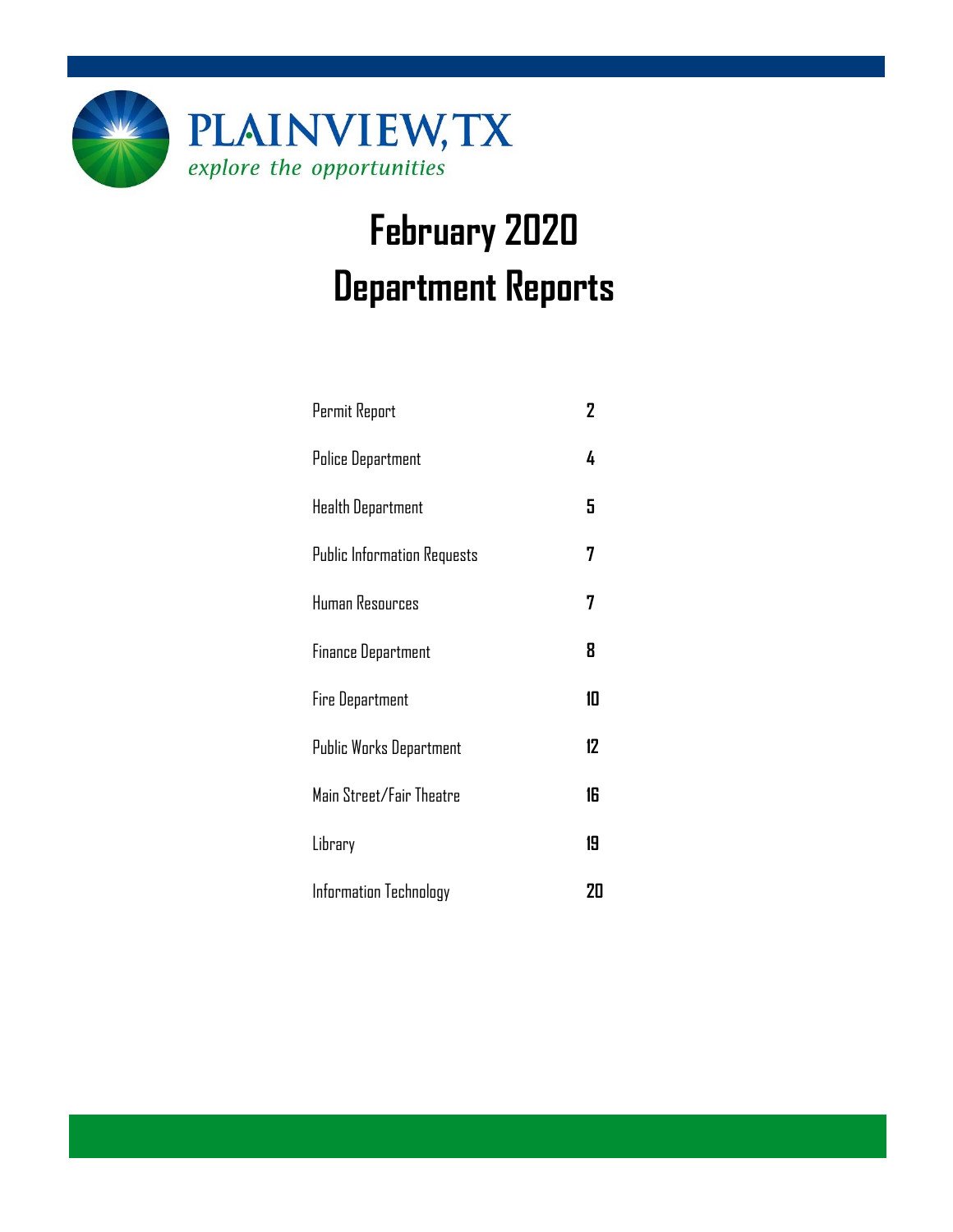| Community Development Report February 2020 Data |  |                 |                 |  |  |
|-------------------------------------------------|--|-----------------|-----------------|--|--|
| <b>Permits Issued</b>                           |  |                 |                 |  |  |
|                                                 |  | <b>FEB 2020</b> | <b>FEB 2019</b> |  |  |
| <b>Buildings</b>                                |  |                 |                 |  |  |
| Number                                          |  | 20              | 21              |  |  |
| Value                                           |  | \$1,719,170.00  | \$152,939.85    |  |  |
| Fees                                            |  | \$3,262.00      | \$945.00        |  |  |
| <b>Electrical</b>                               |  |                 |                 |  |  |
| Number                                          |  | 4               | 10              |  |  |
| Fees                                            |  | \$100.00        | \$2,265.00      |  |  |
| Plumbing                                        |  |                 |                 |  |  |
| Number                                          |  | 18              | 23              |  |  |
| Fees                                            |  | \$718.00        | \$7,068.52      |  |  |
| <b>Mechanical</b>                               |  |                 |                 |  |  |
| Number                                          |  | $\overline{2}$  | 5               |  |  |
| Fees                                            |  | \$50.00         | \$125.00        |  |  |
| Zoning                                          |  |                 |                 |  |  |
| Number                                          |  | 5               | 1               |  |  |
| Fees                                            |  | \$350.00        | \$100.00        |  |  |
| <b>Sprinkler</b>                                |  |                 |                 |  |  |
| Number                                          |  | $\overline{2}$  | 3               |  |  |
| Fees                                            |  | \$115.00        | \$350.00        |  |  |
| <b>TOTAL FEES</b>                               |  | \$4,595.00      | \$10,853.52     |  |  |

### **Community Development Report February 2020 Data**

### **Certificates of Occupancy issued in February 2020:**

Troyell Services Connie's Compassionate Care Law Office of Taryn C. Minte Farmers Insurance King Agency Massage 4 U Plainview Inn Kelly Kustoms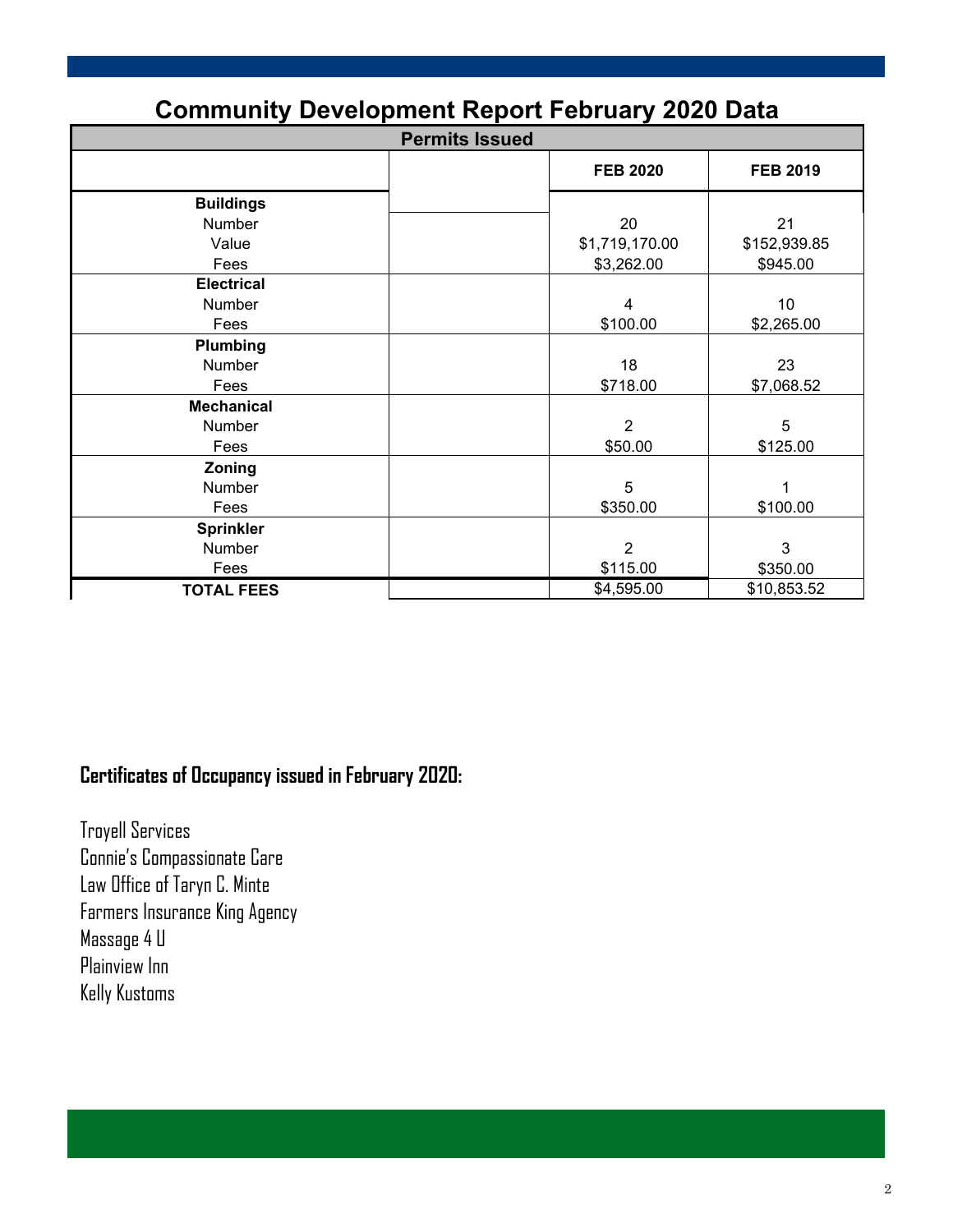| <b>Community Development Report February 2020 Data</b> |                                                            |                                   |    |                                    |                         |                                             |
|--------------------------------------------------------|------------------------------------------------------------|-----------------------------------|----|------------------------------------|-------------------------|---------------------------------------------|
|                                                        |                                                            | <b>Nature of Building Permits</b> |    |                                    |                         |                                             |
| <b>Number of</b><br><b>Permits for current month</b>   | <b>Types</b>                                               | <b>Total to Date</b><br>This year |    | <b>Monthly</b><br><b>Valuation</b> |                         | <b>This Calendar</b><br><b>Year to Date</b> |
|                                                        | <b>New Residential</b>                                     |                                   |    |                                    |                         |                                             |
| $\mathbf{3}$                                           | <b>Residential Addition</b>                                | 5                                 |    | \$46,400.00                        | \$                      | 50,400.00                                   |
| 1                                                      | <b>Residential Remodel</b>                                 | $\overline{2}$                    | \$ | 5,000.00                           | \$                      | 6,750.00                                    |
|                                                        | <b>Residential Repair</b><br><b>Residential Demolition</b> | $\overline{2}$                    |    |                                    | \$                      | 19,800.00                                   |
|                                                        | <b>Residential Accessory</b>                               |                                   |    |                                    | \$                      |                                             |
|                                                        |                                                            |                                   |    |                                    |                         |                                             |
|                                                        | Garage/Carport                                             | 3                                 |    |                                    | $\frac{1}{2}$           | 21,500.00                                   |
| 1                                                      | <b>Storage Building</b>                                    | 1                                 | \$ | 12,000.00                          | $\overline{\mathbf{s}}$ | 12,000.00                                   |
| 1                                                      | <b>New Commercial</b>                                      | 2                                 | \$ | 232,000.00                         | \$                      | 1,022,000.00                                |
| 1                                                      | <b>Commercial Addition</b>                                 | 3                                 | \$ | 350,000.00                         | \$                      | 373,000.00                                  |
| $\overline{2}$                                         | <b>Commercial Remodel</b>                                  | 6                                 | \$ | 1,030,000.00                       | \$                      | 1,382,500.00                                |
|                                                        | <b>Commercial Repair</b>                                   |                                   |    |                                    | \$                      |                                             |
| 1                                                      | <b>Commercial Demoli-</b><br>tion                          | 1                                 | \$ |                                    | \$                      |                                             |
|                                                        | <b>Commercial Accessory</b>                                | 1                                 |    |                                    | \$                      | 43,000.00                                   |
| 1                                                      | <b>Masonry Fence</b>                                       | 1                                 | \$ | 500.00                             | $\overline{\$}$         | 500.00                                      |
| 4                                                      | Signs                                                      | 4                                 | \$ | 7,500.00                           | \$                      | 7,500.00                                    |
| 5                                                      | Roofing                                                    | 14                                | \$ | 35,770.00                          | \$                      | 115,879.00                                  |
|                                                        |                                                            |                                   |    |                                    | \$                      |                                             |
|                                                        |                                                            |                                   |    |                                    | \$                      |                                             |
| 20                                                     |                                                            | 45                                |    |                                    | \$                      | 3,054,829.00                                |
|                                                        |                                                            | <b>Building Valuation</b>         |    |                                    |                         |                                             |
| Last Year<br>To Date                                   | \$                                                         |                                   |    | This Year<br>To Date               | \$                      | 3,054,829.00                                |
|                                                        | <b>Code Enforcement Activity Summary</b>                   |                                   |    |                                    |                         |                                             |
| <b>Administrative Warrants is-</b><br>sued             | <b>Violations is-</b><br>sued/Compliance<br>Rate           | <b>Citations is-</b><br>sued      |    |                                    | formed                  | Demo Orders issued/Demolitions per-         |
| 0                                                      | 30/8                                                       | 6                                 |    |                                    | $\mathbf{0}$            |                                             |
|                                                        | <b>Planning and Zoning Activity Summary</b>                |                                   |    |                                    |                         |                                             |
| <b>Plats cases submitted</b>                           | Zoning cases submitted                                     |                                   |    |                                    |                         | Variance cases submitted                    |
| 0                                                      | 1                                                          |                                   |    |                                    |                         |                                             |
|                                                        | <b>Certificate of Appro-</b><br>priateness<br>5            |                                   |    |                                    |                         |                                             |
| <b>SWEEP 1-2020</b>                                    | <b>SWEEP 1-2020</b>                                        | <b>Letters Sent</b>               |    | <b>Violations</b>                  |                         | <b>Citations</b>                            |
| Start date 1/13/2020-1/24/2020                         | Start date 1/13/2020-<br>1/24/2020                         | 1390                              |    | 94                                 |                         | $\pmb{0}$                                   |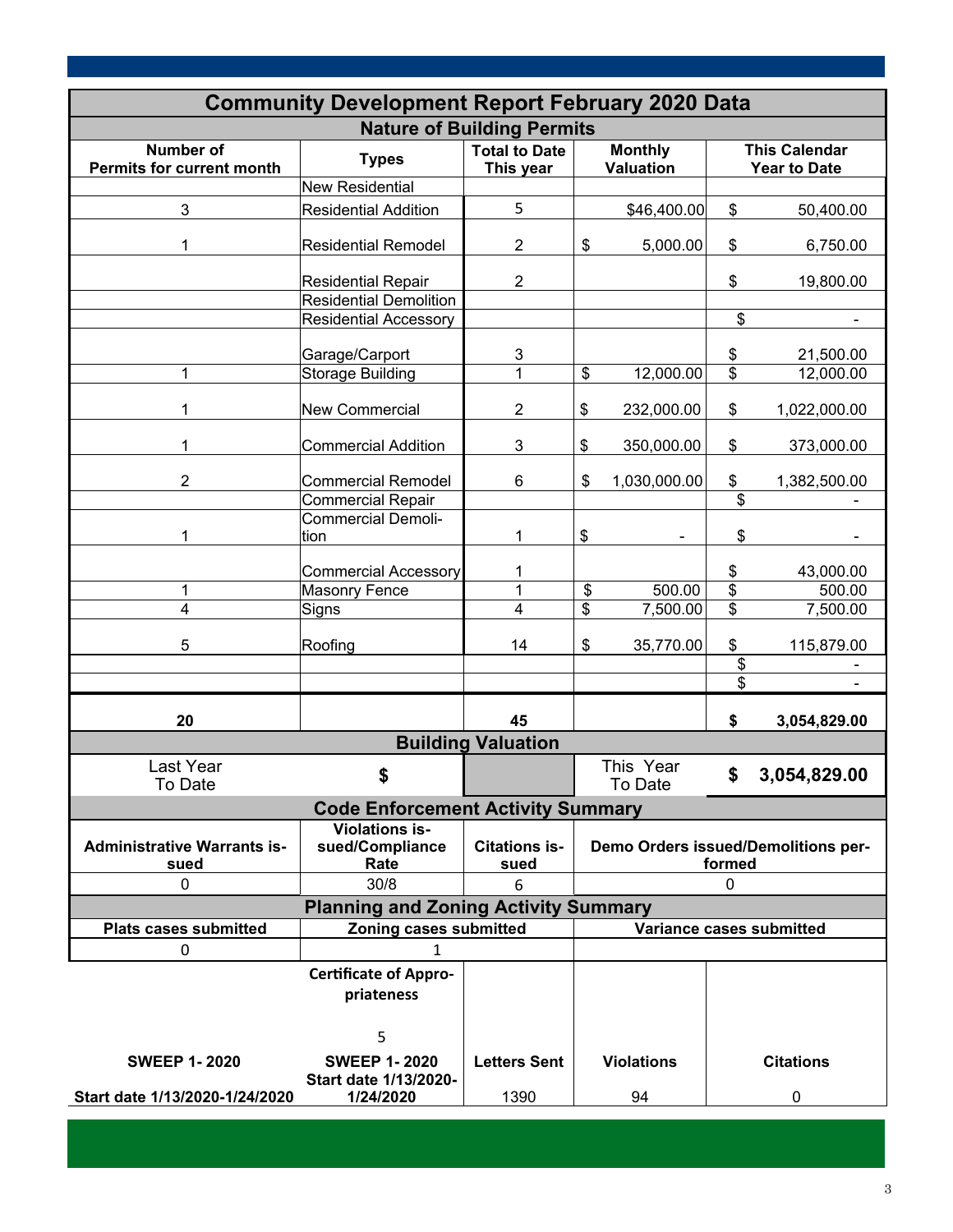### **Police Department Report February 2020 Data**

| 1.819 |
|-------|
| 1.572 |
| 17    |
| 235   |
| 3Π4   |
| 95    |
| 716   |
| 283   |
| 73N   |
|       |
| 96    |
|       |

#### **Total Calls for Service** 1,847 **Police Calls** 1,615 **Fire Calls** 16 **EMS Calls** 216 **Primary Categories** 315 **Total Arrests** 94 **Total Citations** 198 **Total Violations** 256 **Total Reports Written** 243 **Cases Assigned for further Investigation** 93

**February 2019** 



#### **February 2020 February 2019**

| <b>Abandoned Vehicles</b>    |                | Harassment                |    |
|------------------------------|----------------|---------------------------|----|
| Agency Assists               | 6              | Health and Safety         | 4  |
| Arsons                       | Π              | Juvenile Problem          | 2  |
| Assaults                     | 39             | Kidnapping                | O  |
| Burglary                     | 5              | Mental Subject            | 6  |
| <b>Controlled Substances</b> | 22             | Miscellaneous             | Π  |
| <b>Damaged Property</b>      | 10             | Missing Person            | 1  |
| <b>Deaths</b>                | 2              | Obstructing Justice       | 2  |
| DUI                          | 4              | Obstructing Police        | 6  |
| Forgery                      | 1              | Persons Crimes            | 4  |
| Fraud                        | 8              | Privacy Violations        | 4  |
| Property                     | 5              | Public Intoxication       | 3  |
| <b>Public Service</b>        |                | Stolen Vehicle            | 3  |
| Theft                        | 33             | <b>Traffic Arrests</b>    | 12 |
| <b>Traffic Accident</b>      | 54             | <b>Traffic Problem</b>    | 1  |
| Trespassing                  | 4              | Warrant                   | 44 |
| <b>Weapons Offenses</b>      | $\overline{2}$ | <b>Public Peace</b>       | 2  |
| Robbery                      | Π              | Sexual Assault            | 1  |
|                              |                | <b>Family Disturbance</b> | 1  |
| Threats                      |                | Other Sex Offenses        | 6  |
| Liquor Law                   |                | <b>Domestic Problem</b>   |    |
|                              |                | Stolen Property           | П  |
| <b>Ordinance Violation</b>   | П              | Civil Problem             |    |

| <b>Abandoned Vehicles</b> |    | Harassment                | 3  |
|---------------------------|----|---------------------------|----|
| Agency Assists            | 2  | <b>Health and Safety</b>  | Π  |
| Arsons                    |    | Juvenile Problem          | 3  |
| Assaults                  | 35 | Kidnapping                | Π  |
| Burglary                  | 10 | <b>Mental Subject</b>     | 3  |
| Controlled Substances     | 26 | <b>Miscellaneous</b>      | 9  |
| Damaged Property          | 21 | <b>Missing Person</b>     | 1  |
| Deaths                    | 1  | Obstructing Justice       | 3  |
| DUI                       | 4  | <b>Obstructing Police</b> | 10 |
| Forgery                   | 3  | Persons Crimes            | 5  |
| Fraud                     | 6  | Privacy Violations        | 1  |
| Property                  | 9  | Public Intoxication       | 5  |
| Public Order Crimes       | Π  | Stolen Vehicle            | 7  |
| Theft                     | 22 | <b>Traffic Arrests</b>    | 18 |
| <b>Traffic Accident</b>   | 52 | <b>Traffic Problem</b>    | 4  |
| Trespassing               | 1  | Warrant                   | 37 |
| Weapons Offenses          | 2  | <b>Public Peace</b>       | 1  |
| Robbery                   | 3  | Sexual Assault            | 4  |
| Bribery                   | 1  | <b>Family Disturbance</b> | 1  |
| Threats                   | 2  | Other Sex Offenses        | Π  |
| Suspicious                |    | <b>Domestic Problem</b>   | П  |
|                           |    | Stolen Property           | Π  |
| Ordinance Violation       | Π  | Pornography               | 2  |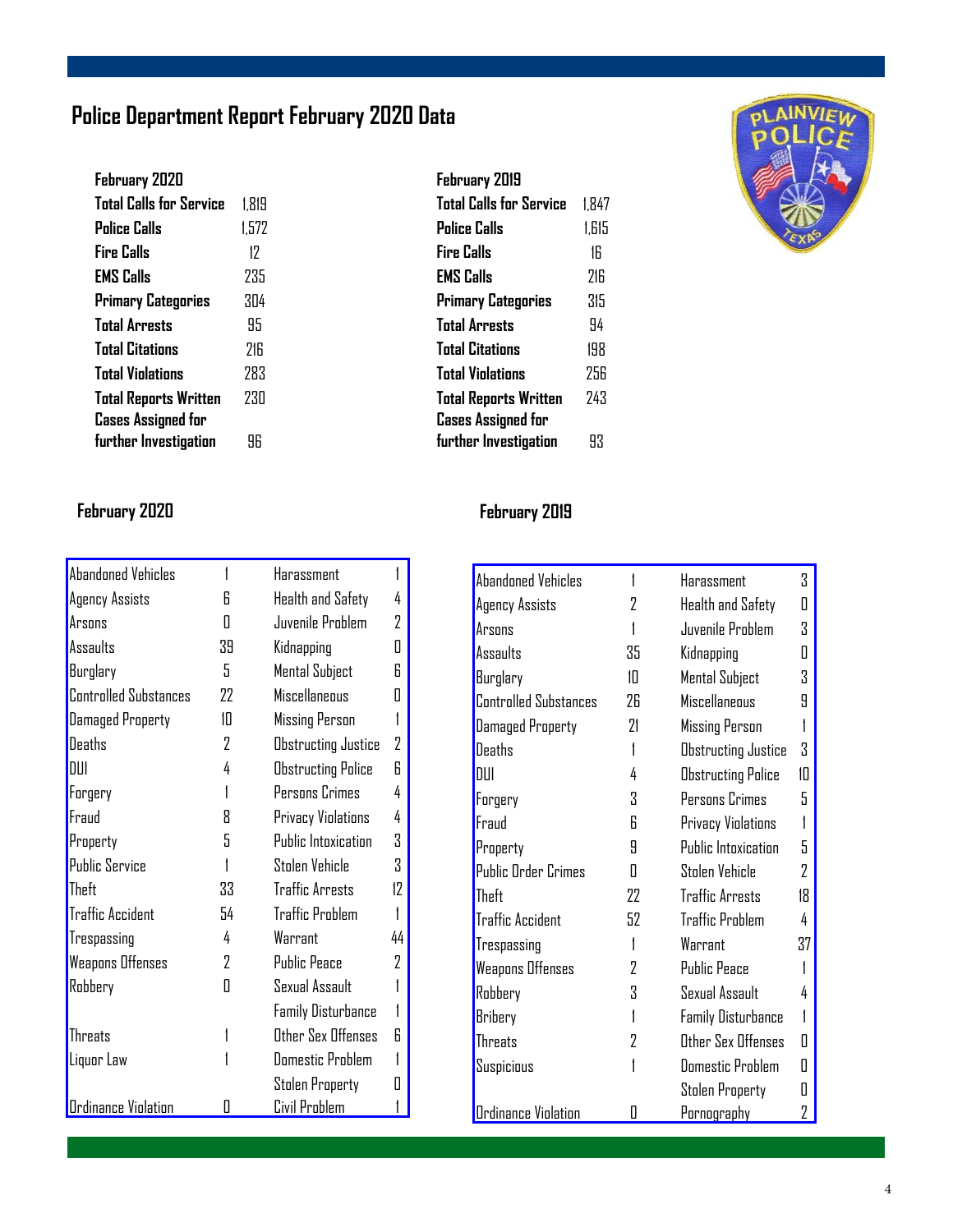### **Health Department Report February 2020 Data**

|                  |                                       |                 | #                 | Prev#             |
|------------------|---------------------------------------|-----------------|-------------------|-------------------|
| <b>Insp Date</b> | <b>Establishment Name</b>             | <b>Demerits</b> | <b>Violations</b> | <b>Violations</b> |
| 2/3/2020         | Hale Center Akin School Café.         | 0               | O                 |                   |
| 2/3/2020         | Hale Center Carr Middle School Café   | Π               | 0                 | 3                 |
| 2/3/2020         | Hale Center High School Cafeteria     | 4               | 2                 | 2                 |
| 2/3/2020         | Family Dollar #10604                  |                 |                   |                   |
| 2/4/2020         | Creek Side Range                      | 3               | TC                | 2                 |
| 2/4/2020         | Tokyo Japanese Steak House            | 13              | 8                 | 6                 |
| 2/7/2020         | <b>Foster Home Inspection</b>         | 1               | Homes             |                   |
| 2/13/2020        | Taqueria Florencia                    | 8               | 5                 | 6                 |
| 2/13/2020        | <b>Revive Nutrition</b>               | 3               | Failed            | 3                 |
| 2/13/2020        | Allsups's #74                         | 5               | 4                 | 6                 |
| 2/19/2020        | Rejino Barbeque                       |                 | TP                |                   |
| 2/20/2020        | Mom's Cafeteria                       |                 |                   | $\overline{2}$    |
| 2/20/2020        | Highland Elementary School Café.      | 7               | 4                 | 3                 |
| 2/21/2020        | Kentucky Fried Chicken                | 6               | 4                 | 8                 |
| 2/24/2020        | <b>Education Center Cafeteria</b>     | 3               | 2                 | 2                 |
| 2/24/2020        | Hillcrest Elementary School Cafeteria | 5               | 3                 | 3                 |
| 2/24/2020        | Mr. D's Just For Fun Café             | 4               | CP                | СP                |
| 2/24/2020        | Estacado Jr. High School Cafeteria    | 4               | 3                 | $\overline{2}$    |
| 2/24/2020        | Edgemere Elementary School Cafeteria  | 4               | 3                 | $\overline{2}$    |
| 2/25/2020        | Thunderbird School Cafeteria          |                 |                   | $\overline{2}$    |
| 2/25/2020        | PISD Food Truck                       | П               | 0                 | 0                 |
| 2/25/2020        | Coronado Jr. High School Cafeteria    | 4               | 3                 | 3                 |
| 2/25/2020        | Ash High School                       | 6               | 3                 | 4                 |
| 2/25/2020        | Plainview High School Cafeteria       |                 |                   | 2                 |
| 2/25/2020        | <b>Revive Nutrition</b>               | 7               | 5                 | Failed            |
| 2/28/2020        | Reportable Conditions                 |                 | 13                |                   |

#### **Food Inspections Monthly List February 2020**

DC=daycare, SP=swimming pool, OB=observation consult-follow-up, C=closed FB=food booth, CP=complaint, MT=mobile Truck, R=reinspection, F=failed NS=no score, OK=OK, TC=temporarily closed, NA=not able to inspect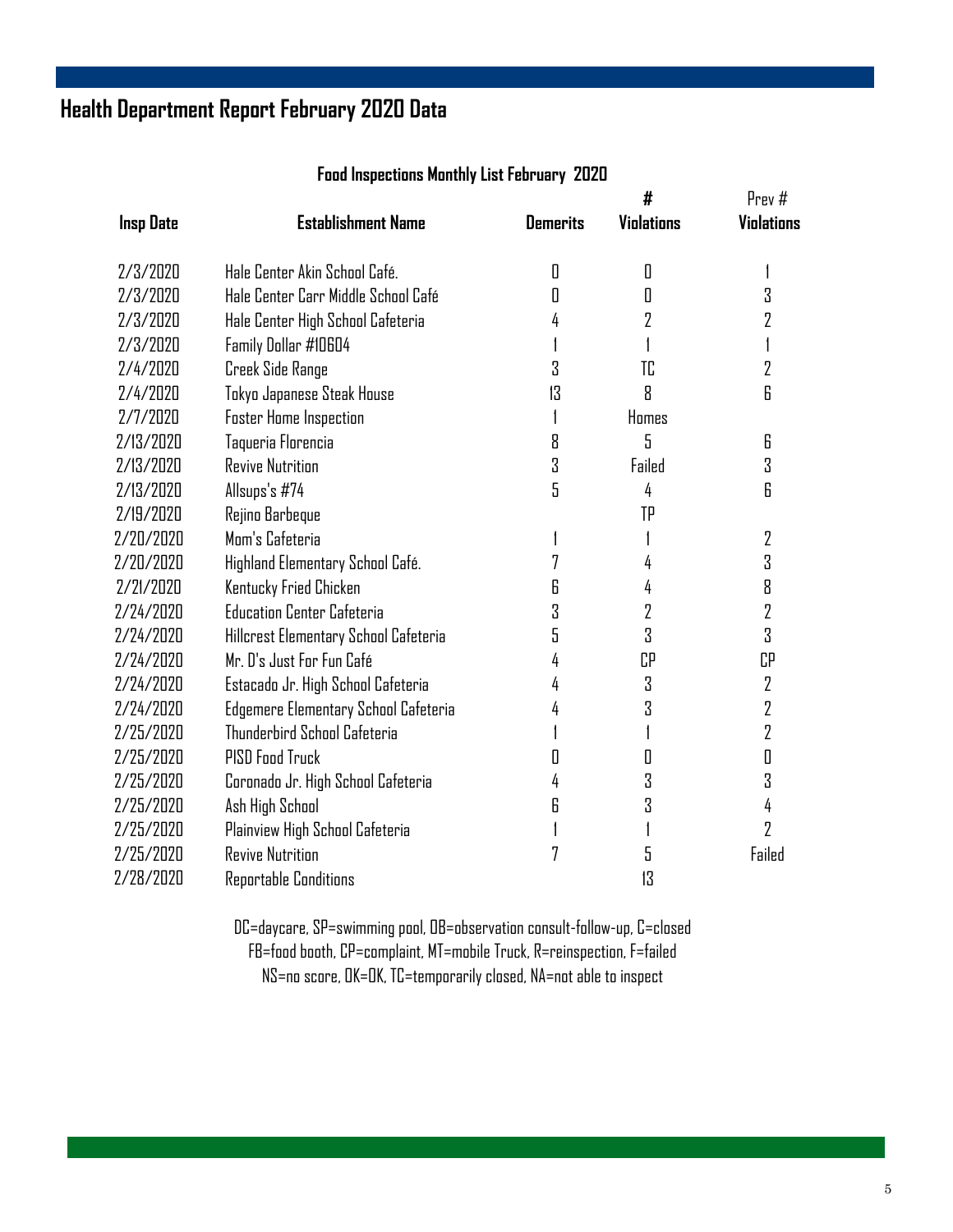## **Health Department Report February 2020 Data**

|                                        | Department     |        |        |
|----------------------------------------|----------------|--------|--------|
|                                        | 52             | 53     | 56     |
| <b>Service Provided</b>                |                |        |        |
| <b>Allergy Shots</b>                   |                |        |        |
| <b>Blood Pressure</b>                  | $\overline{4}$ |        |        |
| Cholesterol                            |                |        |        |
| <b>Counsel and Educated</b>            | 29             | 46     | 71     |
| <b>Drug Testing</b>                    | $\overline{2}$ |        |        |
| Glucose                                | 3              |        |        |
| Jail Clients                           |                |        |        |
| Outreach Clinics (heart & cholesterol) | $\overline{2}$ |        | 3      |
| Phlebotomy                             | 13             |        |        |
| <b>PPD Testing</b>                     |                | 46     |        |
| <b>Pregnancy Test</b>                  | 7              |        |        |
| STD and HIV Patients                   | 15             |        |        |
| <b>TB Clinic</b>                       |                |        |        |
| Immunizations                          |                |        | 52     |
| flu shots                              |                |        | 1      |
| 294 Total Patient Services             | 75             | 92     | 127    |
|                                        | 25.51%         | 31.29% | 43.20% |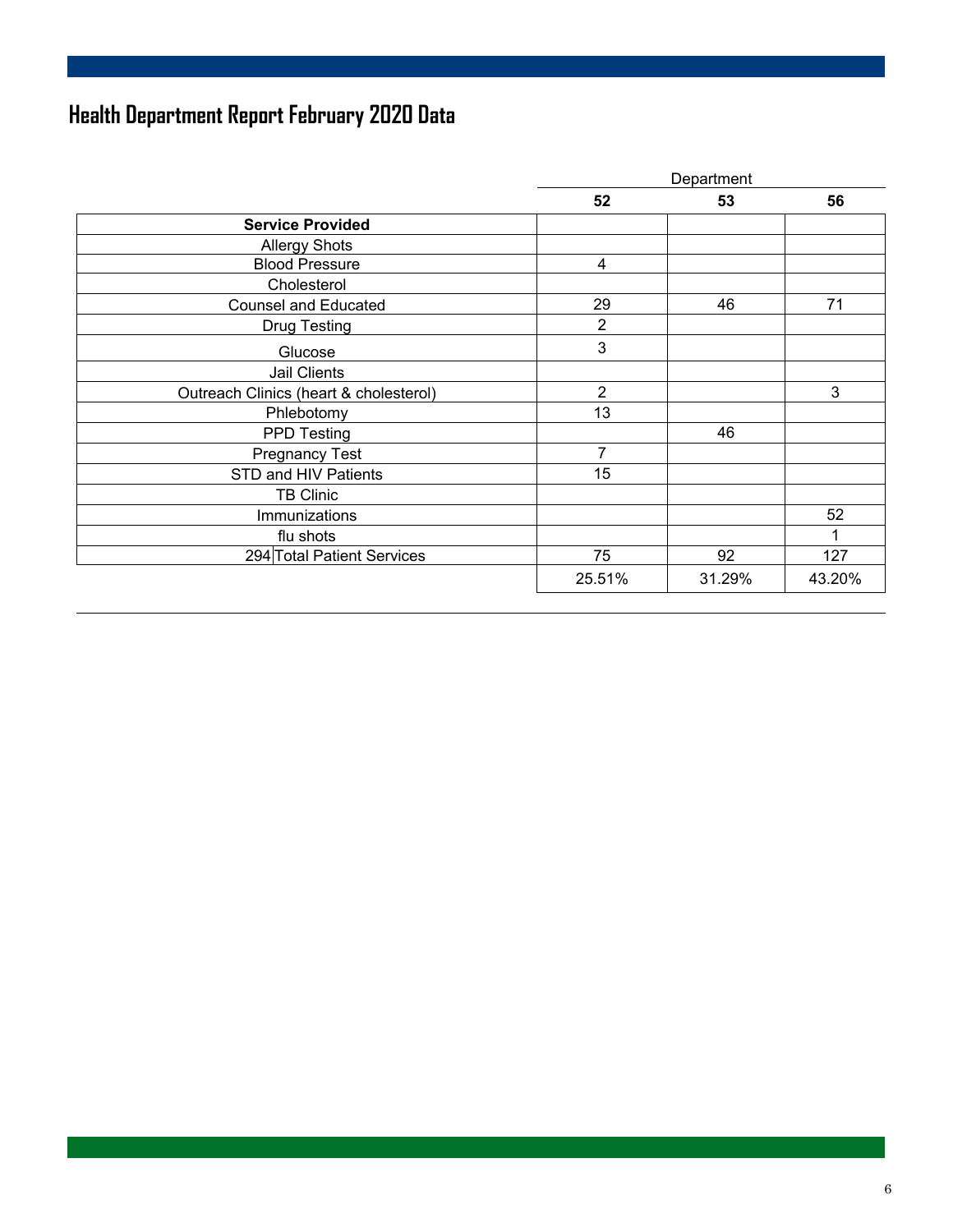### **Public Information Requests Report February 2020 Data**

| <b>Public Information Requests Logs</b> |                |                   |                |  |  |
|-----------------------------------------|----------------|-------------------|----------------|--|--|
|                                         | City Secretary | Police Department | Fire*          |  |  |
| $0$ ct-18                               | 5              | П                 | 5              |  |  |
| Nov-18                                  | 13             | Π                 | 7              |  |  |
| <b>Dec-18</b>                           | 4              | 0                 | 7              |  |  |
| $Jan-19$                                | 9              | 0                 | 8              |  |  |
| Feb-19                                  | 6              |                   | $\overline{2}$ |  |  |
| $Mar-19$                                | 6              | 3                 |                |  |  |
| $Apr-19$                                | 5              | Π                 | 3              |  |  |
| May-19                                  | 3              |                   |                |  |  |
| $Jun-19$                                |                | П                 | 7              |  |  |
| <b>Jul 19</b>                           | 7              | Π                 |                |  |  |
| Aug-19                                  | 8              |                   | II             |  |  |
| $Sep-19$                                | 9              |                   | 3              |  |  |
| $0$ ct 19 $ $                           | 8              |                   | 3              |  |  |
| Nov-19                                  | П              |                   | $\overline{2}$ |  |  |
| Dec-19                                  | 7              | 3                 | 7              |  |  |
| Jan 20                                  |                | 7                 |                |  |  |
| Feb 20                                  |                |                   | 4              |  |  |

\*Medical Records Requests only

### **Human Resources Report**

#### **New Hires:**

None

#### **Open Positions:**

Meter Reader Code Compliance Officer Relief Drive Parks Foreman Police Officer Water Production Chief Operator

#### **February Anniversaries:**

- Terry Routh—2 years Joe Eddie Salinas—1 year Andres Sepeda—2 years Maria Rodriguez—4 years Gabriel Griego—1 year Presley Powers—4 years
- Life's most persistent and urgent question is, "'What are you doing for others?"<br>Martin Luther King, Jr.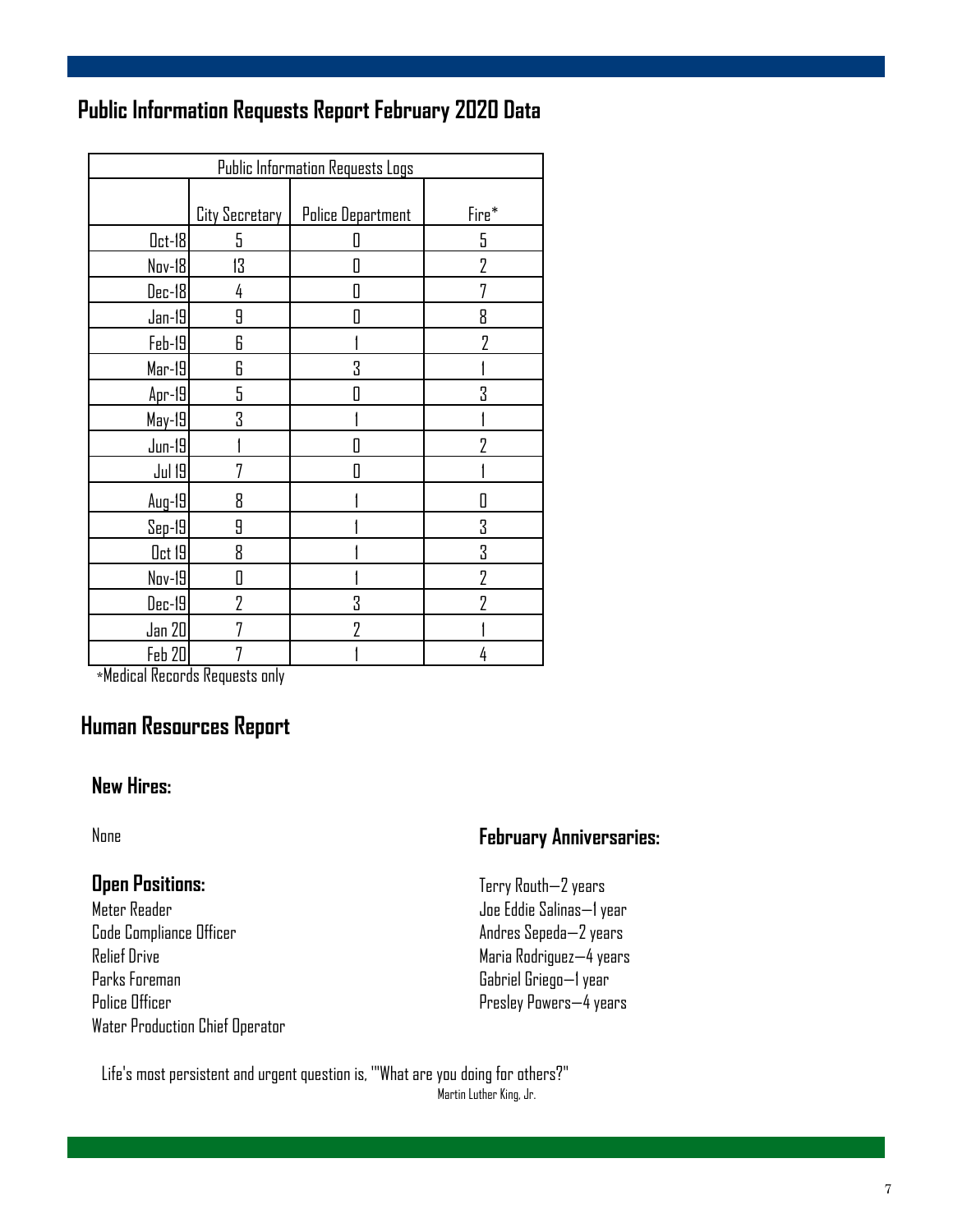### **Finance Department Report February 2020 Data**

### **CITY OF PLAINVIEW Utility Billing Activity Report**

|                                                              | <b>This Month</b> | Y-T-D           | <b>This Month</b><br><b>Last Year</b> | <b>Previous</b><br>Y-T-D |       |
|--------------------------------------------------------------|-------------------|-----------------|---------------------------------------|--------------------------|-------|
| <b>Customers Billed</b>                                      | 7,624             | 38,390          | 7,678                                 | 38,571                   |       |
| Gallons Billed (000's)                                       | 55,263            | 322,850         | 57,576                                | 299,667                  |       |
| <b>Gallons Produced</b><br>(000's)                           | 64,900            | 352,725         | 61,249                                | 331,328                  |       |
| <b>Production Billed</b>                                     | 85.2%             | 91.5%           | 94.0%                                 |                          | 90.4% |
| New Meter Taps                                               | 3                 | 4               | $\overline{2}$                        | $\overline{7}$           |       |
| <b>New Customers</b><br>(Read-on's)                          | 77                | 326             | 79                                    | 371                      |       |
| Final Billing (Read-<br>Off's)                               | 66                | 362             | 59                                    | 399                      |       |
| Transfers (Off & On)                                         | 10                | 122             | 28                                    | 164                      |       |
| 14 Day Contract                                              | 16                | 122             | 36                                    | 128                      |       |
| Dis-connects (Non-<br>Payment)                               | 147               | 1,011           | 151                                   | 668                      |       |
| Misc. Customer Ser-<br>vice<br>(ie., re-read, leak<br>check) | 114               | 569             | 123                                   | 601                      |       |
| <b>Billing Re-cap</b>                                        |                   |                 |                                       |                          |       |
| Water                                                        | \$<br>363,605     | \$<br>1,949,986 | \$<br>367,031                         | \$<br>1,869,491          |       |
| Sewer                                                        | 191,985           | 999,285         | 193,690                               | 974,583                  |       |
| Refuse                                                       | 215,139           | 1,080,666       | 217,803                               | 1,088,549                |       |
| <b>Transfer Fees</b>                                         | 125               | 1,500           | 350                                   | 2,050                    |       |
| <b>Total Billing</b>                                         | \$<br>770,854     | \$<br>4,031,437 | \$<br>778,874                         | \$<br>3,934,673          |       |

**February 29, 2020**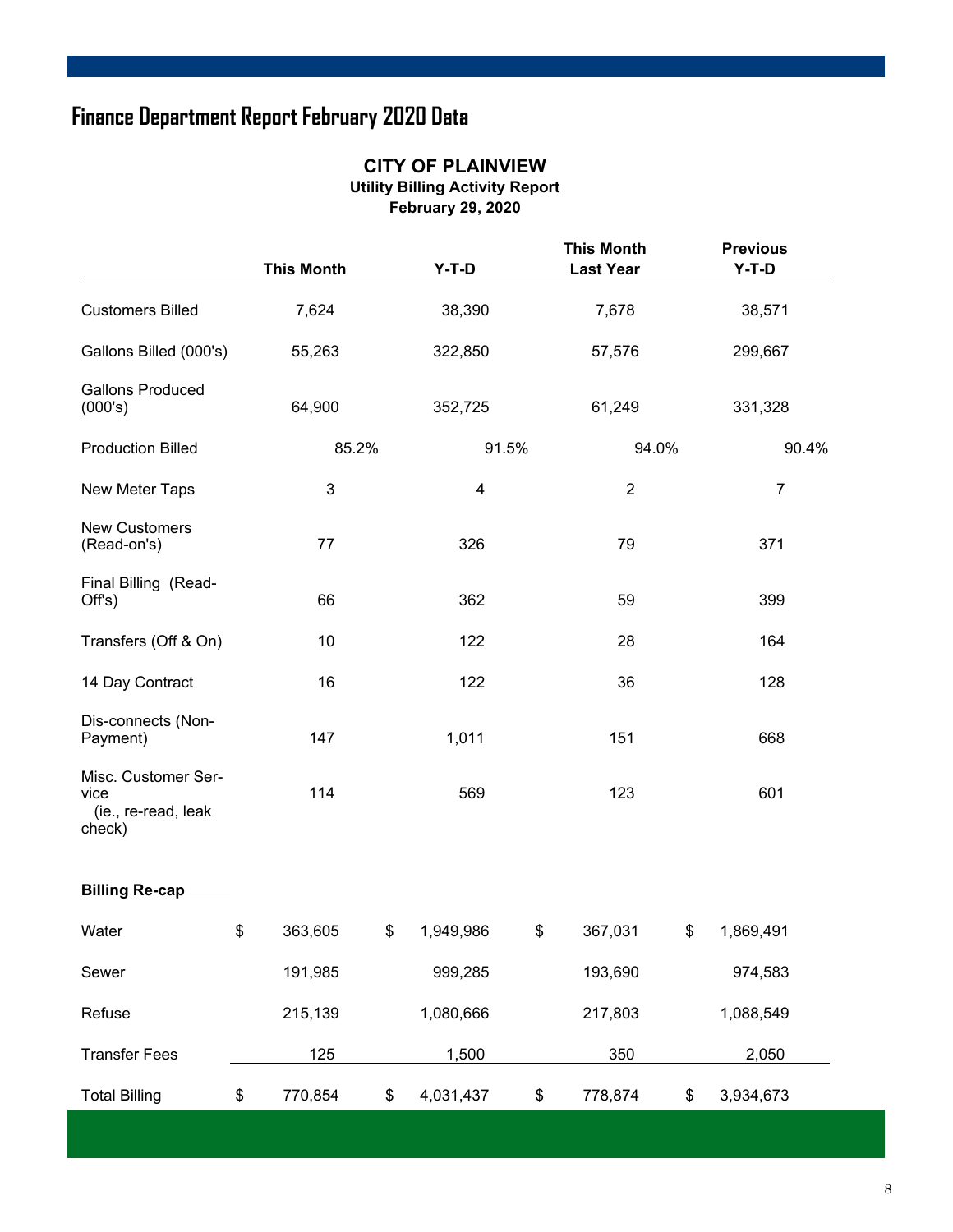### **Finance Department Report February 2020 Data Continued**



| City of Plainview February Sales Tax Collections (reflects spending from Dec 2019) |                                 |           |                  |                              |          |  |  |  |
|------------------------------------------------------------------------------------|---------------------------------|-----------|------------------|------------------------------|----------|--|--|--|
| Year                                                                               | Net Payment (Deposit)  % Change |           | Audit Adjustment | Net of Audit Adjust-<br>ment | % Change |  |  |  |
| 2020                                                                               | \$426,751.89                    | 1.59%     | \$814.43         | \$425,937.46                 | 1.42%    |  |  |  |
| 2019                                                                               | \$420,056.99                    | $-1.20\%$ | \$78.32          | \$419,978.67                 | $-1.17%$ |  |  |  |
| 2018                                                                               | \$425,172.67                    | 0.96%     | \$224.36         | \$424,948.31                 | 1.37%    |  |  |  |
| 2017                                                                               | \$421,142.23                    | $-1.83%$  | \$1,944.04       | \$419,198.19                 | $-2.23%$ |  |  |  |
| 2016                                                                               | \$428,991.80                    | 4.75%     | \$771.71         | \$428,770.60                 | 4.80%    |  |  |  |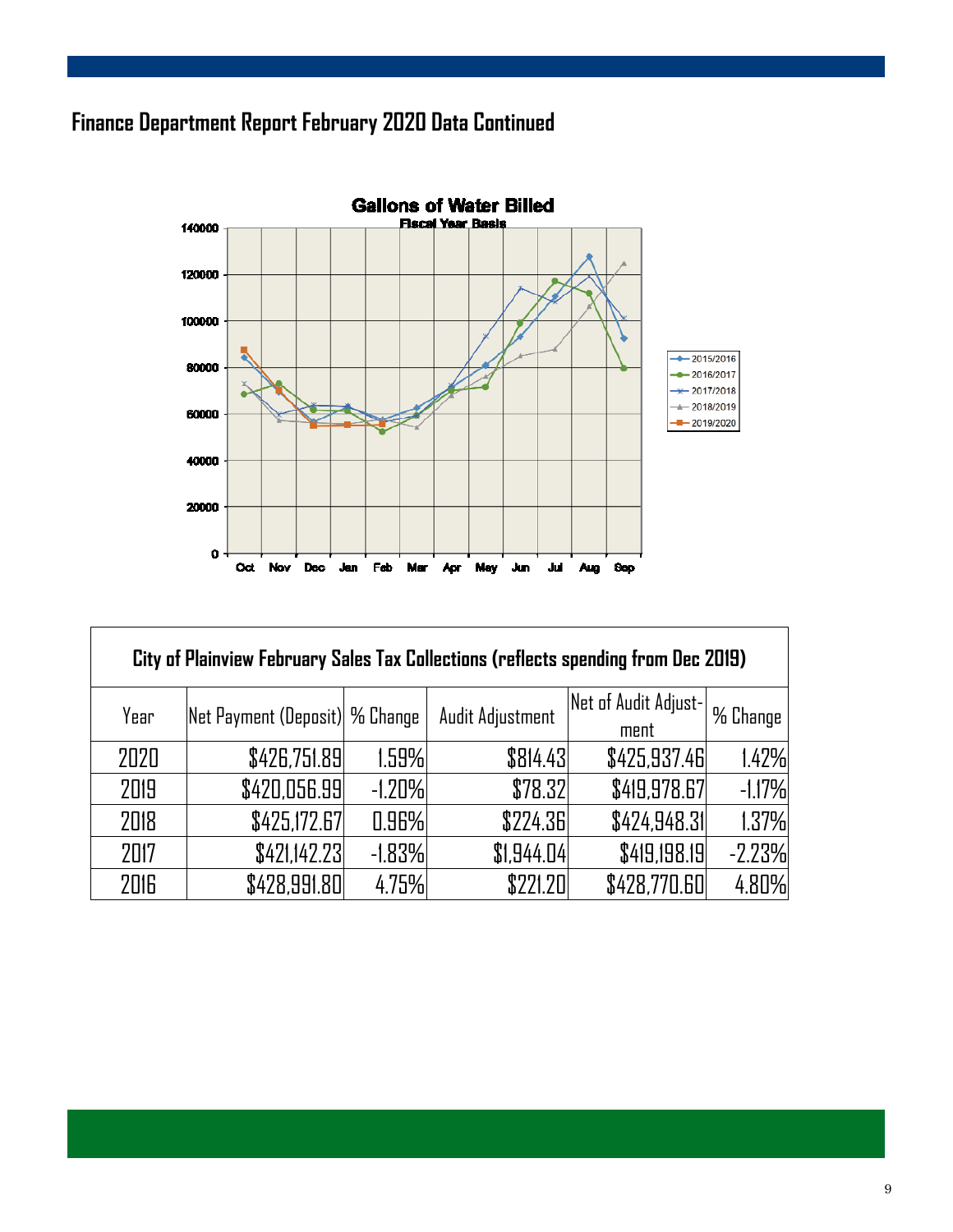### **Plainview Fire/EMS Monthly Report February 2020 Data**

**EMS Runs** 

|                       | Feb 2019 | Feb 2020 |
|-----------------------|----------|----------|
| Total EMS Responses   | 187      | 231      |
| Patients Transported  | 161      | 193      |
| No Transports         | 24       | 30       |
| Residents             | 94       | 171      |
| Non-residents         | 37       | 54       |
| False Calls/Cancelled | 37       | 8        |



Plainview Fire Department medic units had an average response time of 6:21 (Minutes:Seconds). While this is an increase over last year the overall call volume increased by 23.5% from February of last year. With an average of 11:32 on scene and overall 33:23 total call time we spent nearly 130 hours in February on EMS calls.

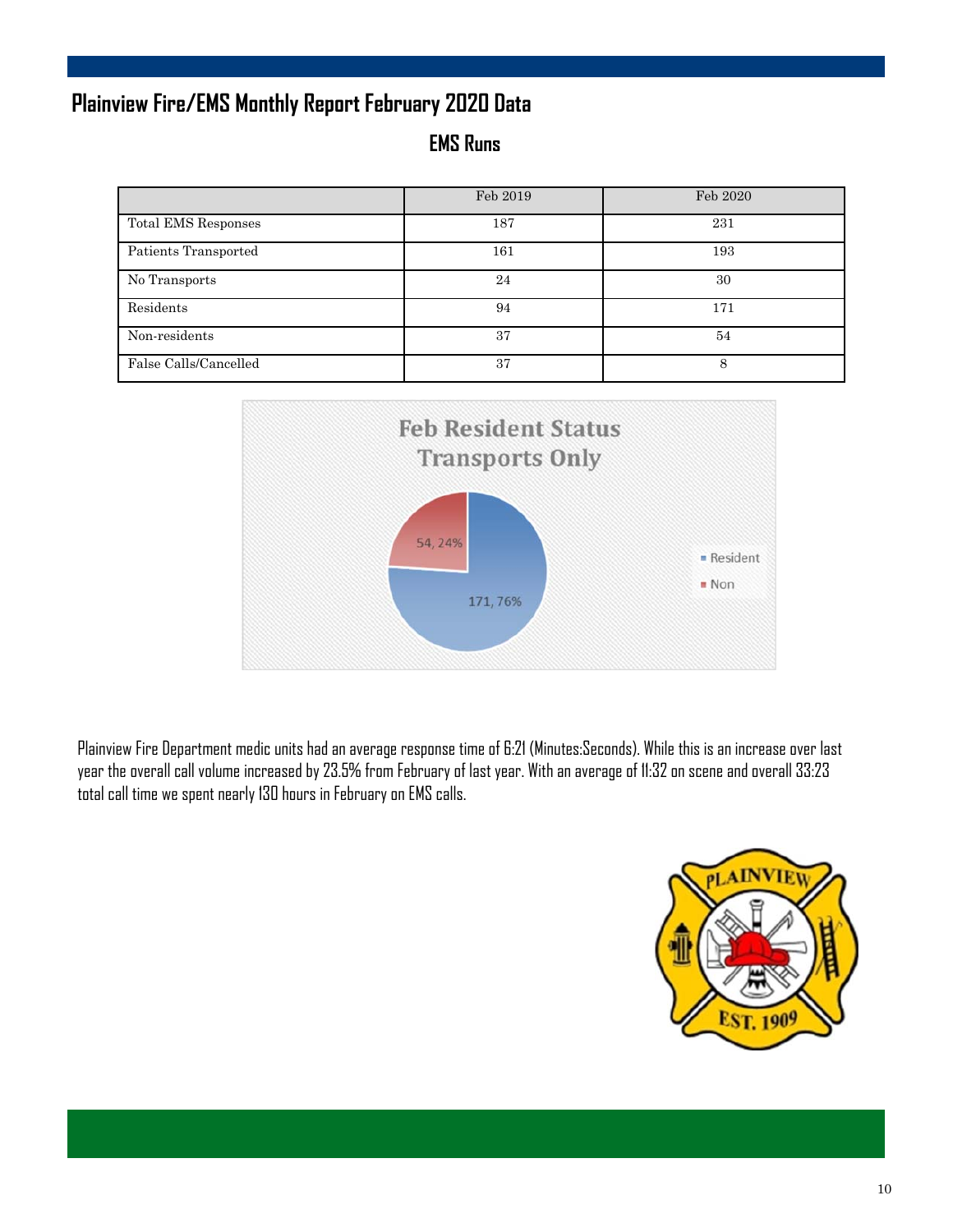### **Plainview Fire/EMS Monthly Report February 2020 Data**

**Fire Runs** 

|                                       | Feb 2019       | Feb 2020       |
|---------------------------------------|----------------|----------------|
| <b>Total Responses</b>                | 189            | 181            |
| <b>Structure Fires</b>                | 6              |                |
| Vehicle Fires                         |                | $\overline{0}$ |
| Trash / Rubbish Fires/ Grass          | 5              | 4              |
| <b>EMS Backup / Medical Responses</b> | 138            | 141            |
| Hazardous conditions                  | $\overline{2}$ | 6              |
| False Alarms                          | 3              | $\mathbf{2}$   |
| Misc. Responses                       | 34             | 27             |
| Mutual Aid                            | $\Omega$       | $\Omega$       |

Fire crews had an average response time of 6:31 for the first arriving unit to all calls in the month of February. Fire crews spent a total of 410.15 hours in total on responses during the month of February.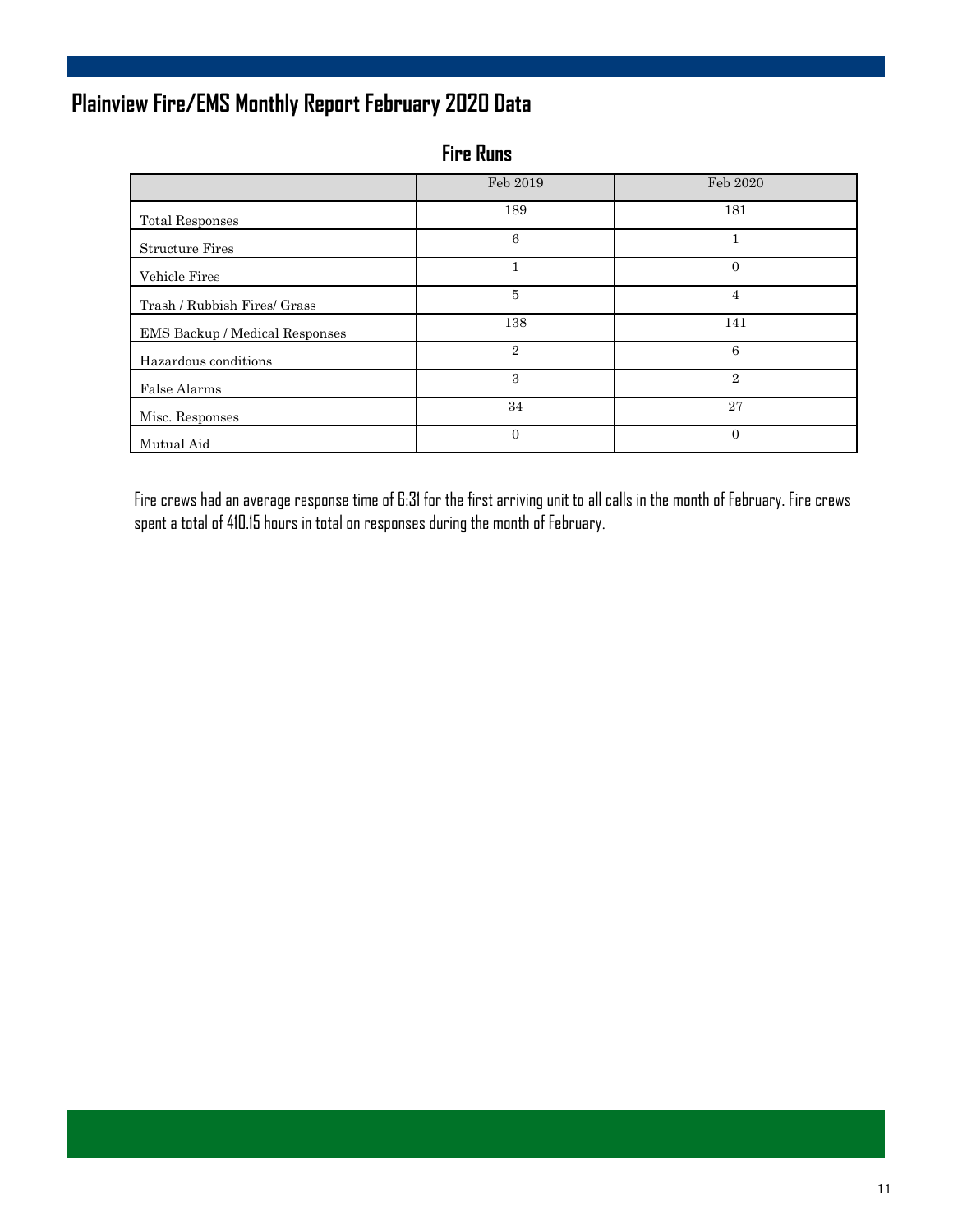### **Public Works Department Report February 2020 Data**

### **Water Reclamation**

|                  | Total Gallons Treated 2020<br>Total Gallons Treated 2019 | 32.60 Million Gallons<br>32.49 Million Gallons |  |
|------------------|----------------------------------------------------------|------------------------------------------------|--|
| 44 COLL <b>n</b> | , , , , , , ,                                            | nni ron II                                     |  |

#'s of Sludge Removed 2020 331,520 lbs. #'s of Sludge Removed 2019 285,540 lbs.

| Water Production          |            |              |  |
|---------------------------|------------|--------------|--|
| February 2020 Water Usage |            |              |  |
| <b>CRMWA</b>              | WELL       | <b>TOTAL</b> |  |
| 40.920.000                | 23.980.800 | 64.900.800   |  |
| February 2019 Water Usage |            |              |  |
| <b>CRMWA</b>              | WFI I      | <b>TOTAL</b> |  |
| 37,356,000                | 23.893.000 | 61.249,000   |  |

### **Water Distribution/Collection 2020**

| Sewer Calls                | 51         |
|----------------------------|------------|
| Sewer Main Cleaned         | 11,660 ft. |
| Water Leaks                | R          |
| Meters Changed Out         | 15         |
| Sewer Line Video Re-       |            |
| cording                    |            |
| Sewer Line Video (feet) 50 |            |
| Service Orders             |            |

### **Water Distribution/Collection 2019**

| Sewer Calls               | 74           |
|---------------------------|--------------|
| Sewer Main Cleaned        | $17,300$ ft. |
| Water Leaks               | 5            |
| Meters Changed Out        | 73           |
| Sewer Line Video Re-      |              |
| cording                   | П            |
| Sewer Line Video (feet) 0 |              |
| Service Orders            | 155          |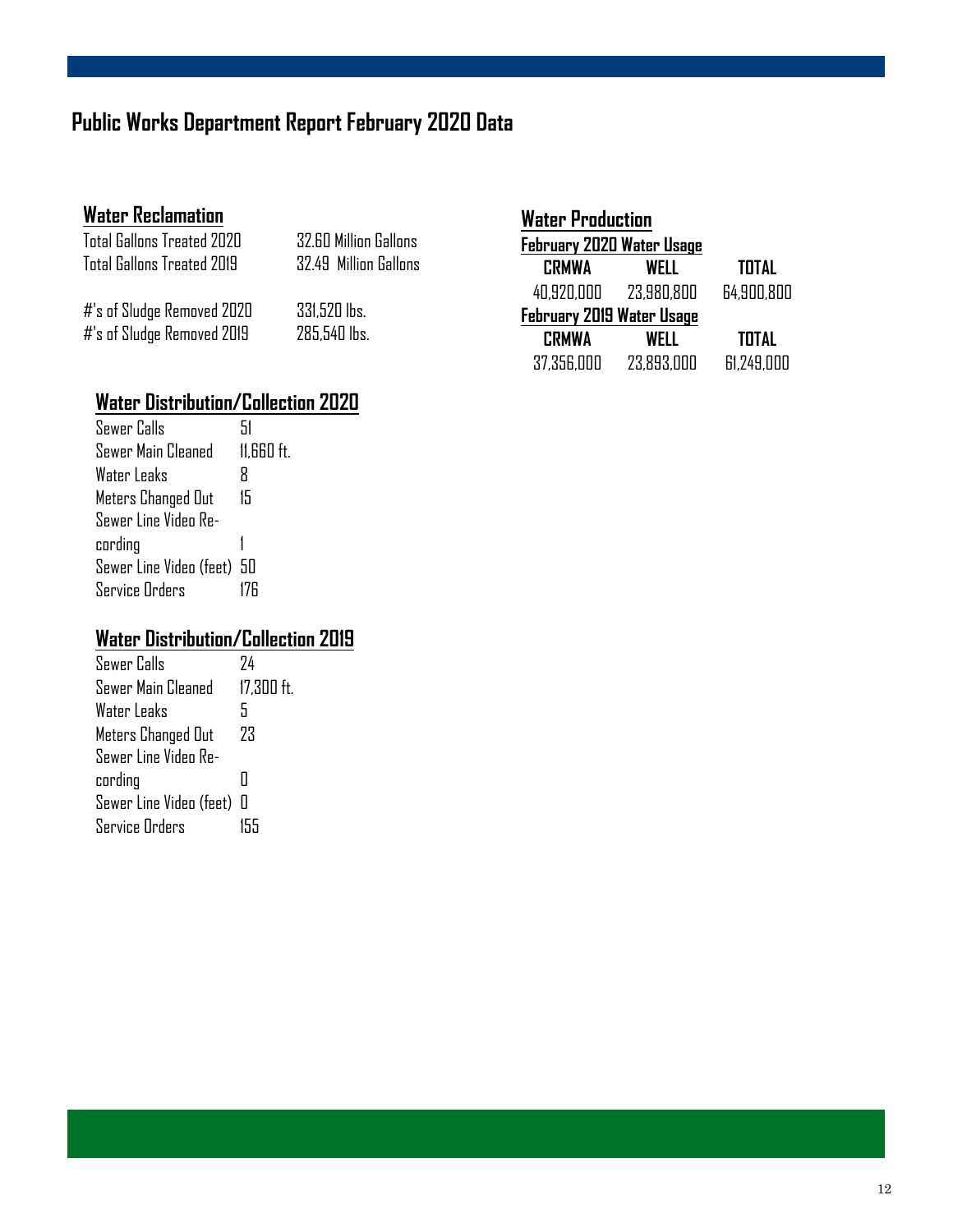### **Landfill Public Works Department Report February 2020 Data Continued**

| <b>INTAKE TOTALS</b>     | 2019       | 2020    |
|--------------------------|------------|---------|
| Total Intake (tons)      | 1907.58    | 2161.10 |
| Blue Boxes (tons)        | 13.73      | 9.44    |
| Brush (tons)             | 90.72      | 128.19  |
| Carcasses (tons)         | 1.21       | 2.08    |
| Cons/Demo (tons)         | 158.09     | 184.58  |
| Cardboard (tons)         | 8.75       | 3.56    |
| <b>MSW-COMP</b> (tons)   | 1213.35    | 1308.31 |
| MSW-UNCOMP (tons)        | 233.32     | 299.04  |
| Roofing (tons)           | 38.39      | 53.12   |
| Sludge (tons)            | 142.77     | 165.76  |
| Tires Shredded (tons)    | 7.25       | 7.02    |
| <b>Tires by Quantity</b> | 256        | 99.00   |
| Inert Material by        |            |         |
| Charge                   | \$1,485.00 | 1452.25 |
| Mulch (tons)             | 17.56      | 20.98   |

| IDAILY AVERAGE TOTALS    | 2019                                 | 2020  |
|--------------------------|--------------------------------------|-------|
| Total Intake (tons)      | 79.48                                | 86.44 |
| <b>Blue Boxes (tons)</b> | 0.57                                 | 0.38  |
| Brush (tons)             | 3.78                                 | 5.13  |
| Carcasses (tons)         | 0.05                                 | 0.08  |
| Cons/Demo (tons)         | 6.59                                 | 7.38  |
| Cardboard (tons)         | 0.36                                 | 0.14  |
| <b>MSW-COMP</b> (tons)   | 50.56                                | 52.33 |
| <b>MSW-UNCOMP (tons)</b> | 9.72                                 | 11.96 |
| <b>Roofing (tons)</b>    | 1.60                                 | 2.12  |
| Sludge (tons)            | 5.95                                 | 6.63  |
| Tires Shredded (tons)    | 0.30                                 | 0.28  |
| <b>Tires by Quantity</b> | 10.67                                | 3.96  |
| Inert Material by Charge | 61.88                                | 58.09 |
| Mulch (tons)             | 0.73                                 | 0.84  |
| Satety Class             | random inspections/litter<br>control |       |

During February the landfill staff worked on many projects. Staff members worked on windblown paper pickup, fixing alleys, repairing dumpsters as well as completing all the regular routes. Landfill staff along with Keep Plainview Beautiful completed a litter index as part of the city's Keep America Beautiful affiliation application. We set out 32 loan a tubs and replaced the sand at the Joliet St. used oil site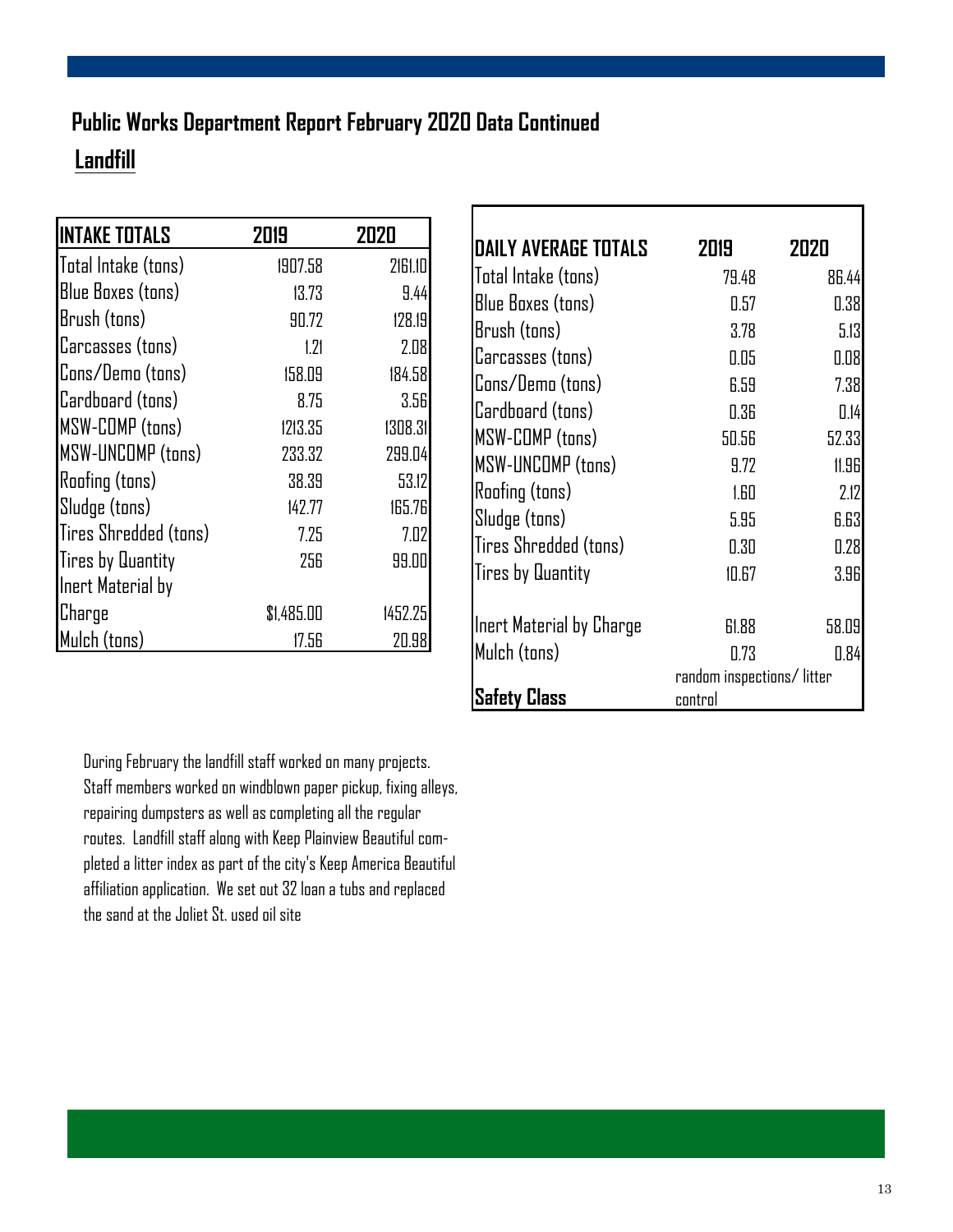### **Public Works Department Report February 2020 Data Continued**

### **Parks**

### **Parks**

#### **Baseball**

Work Jacob field for freshmen practice Redo pitching mound on Wilhelm field Put turf on home plate and first second and third bases on pee-wee fields

#### **Parks**

Made rounds and pick up trash and dump barrels M.B.Hood replace value can on irritation and put drip line on trees on north side park New picnic table at Utica park Put three new picnic tables at Regional Park Fix three main line water leaks in parks Paint bathroom floors at parks restrooms

#### **Playground**

Inspection of Playground at Stoneham, two toddler's swings repaired and remove graffiti on paly equipment Utica park remove graffiti on play equipment Thomas park remove graffiti on play equipment

#### **Building**

Clean and restock Shelter and Rotary buildings on Monday. Clean and restock on weekend when rented

#### **Community Gardens**

Fix fence at Baltimore garden

#### **Building Rentals**

Buildings 19 Gazebo **Pavilion** Volleyball

#### **Vector**

City lots  $\frac{2}{3}$ Private lots Draws Rights of ways

### **Safety Meeting**

Paradigm Pipeline Safety Training

#### **M.B. Hood Park**



### **Baseball Field**

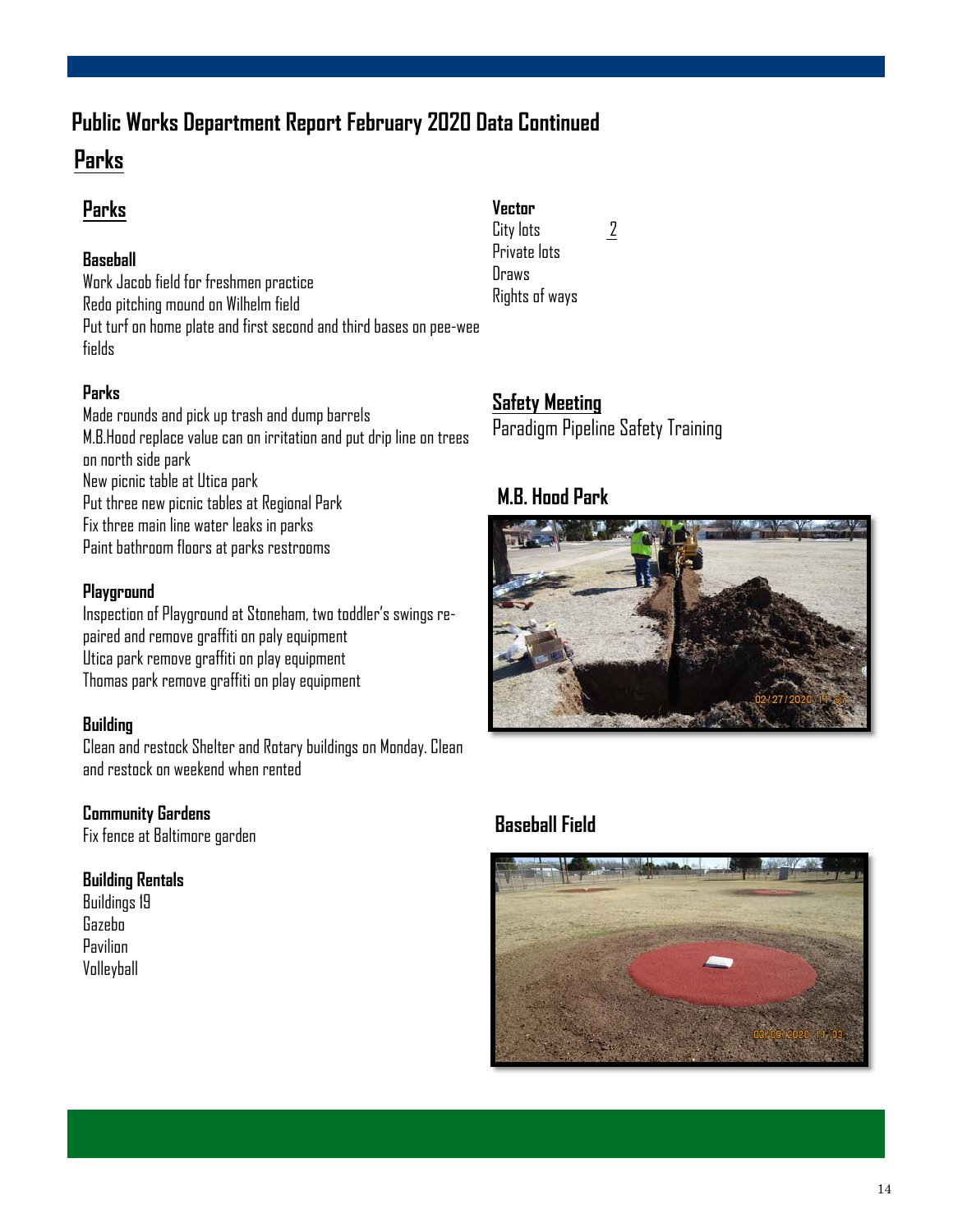### **Public Works Department Report February 2020 Data Continued**

#### **Streets**

| 2019 | 2020 |
|------|------|
|      |      |
|      |      |
| 20   | 325  |
| Δ    | 33   |
|      |      |
| 218  | 274  |
| 0    |      |
| O    | O    |
| O    |      |
|      |      |
| O    | 39   |
| O    | 1600 |
| O    |      |
| O    | O    |
|      |      |
| 131  |      |
|      |      |

#### **Street Maintenance Un-**

| Miles of road graded        | 0.80                         | 12.51    |
|-----------------------------|------------------------------|----------|
|                             |                              |          |
| Miles of drainage ditches   | 1.60                         | 1.21     |
| <b>Water Ways</b>           | 31.20                        | 5.16     |
| <b>Street Sweepers</b>      |                              |          |
| Miles Swept                 | 466                          | 130      |
| gallons used                | 8,200                        | 900      |
| <b>Street Safety</b>        |                              |          |
| Signs replaced              |                              | 27       |
| Signs repaired              | 30                           | 3        |
| Sign Cost                   | \$738.00                     | \$210.00 |
| Feet of Striping            | 0                            | 0        |
| <b>Vector Control</b>       |                              |          |
| Miles Sprayed               | 0                            | O        |
| <b>Acres Treated</b>        | 0<br>0                       |          |
| Aerial Spay                 | $\Omega$                     | 0        |
|                             | Safe Expo Und Excavator Dig- |          |
| <b>Monthly Safety Topic</b> | Utili                        | ging     |

1. Routine street maintenance patching potholes , repairs (CRY ) and utility cuts.

2. Cleaned storm drains , ditches and draws.

3. Routine unpaved road maintenance `s, and built up a couple of roads .

4. Routine street sweeping in some of our residential, commercial ,and thoroughfares.

5. Worked on one of our street sweeper, and tore down and built some gutter brooms.

6. Hauled street sweepings from some of our dump sights .

7. Worked on and completed a structure demo..

8. Performed a couple of brime treatments on several streets.

9. Routine unpaved road maintenance, worked on the de-Icer -Unit ,installed a new light bar on one of the truck and a air compressor in the bed of another truck.

9. Had a 2 day training on the new sign making equipment, made and put up some signs ,marked our traffic barrels and transitioned the traffic light s at 6th Broadway to a four way red flashing mode .

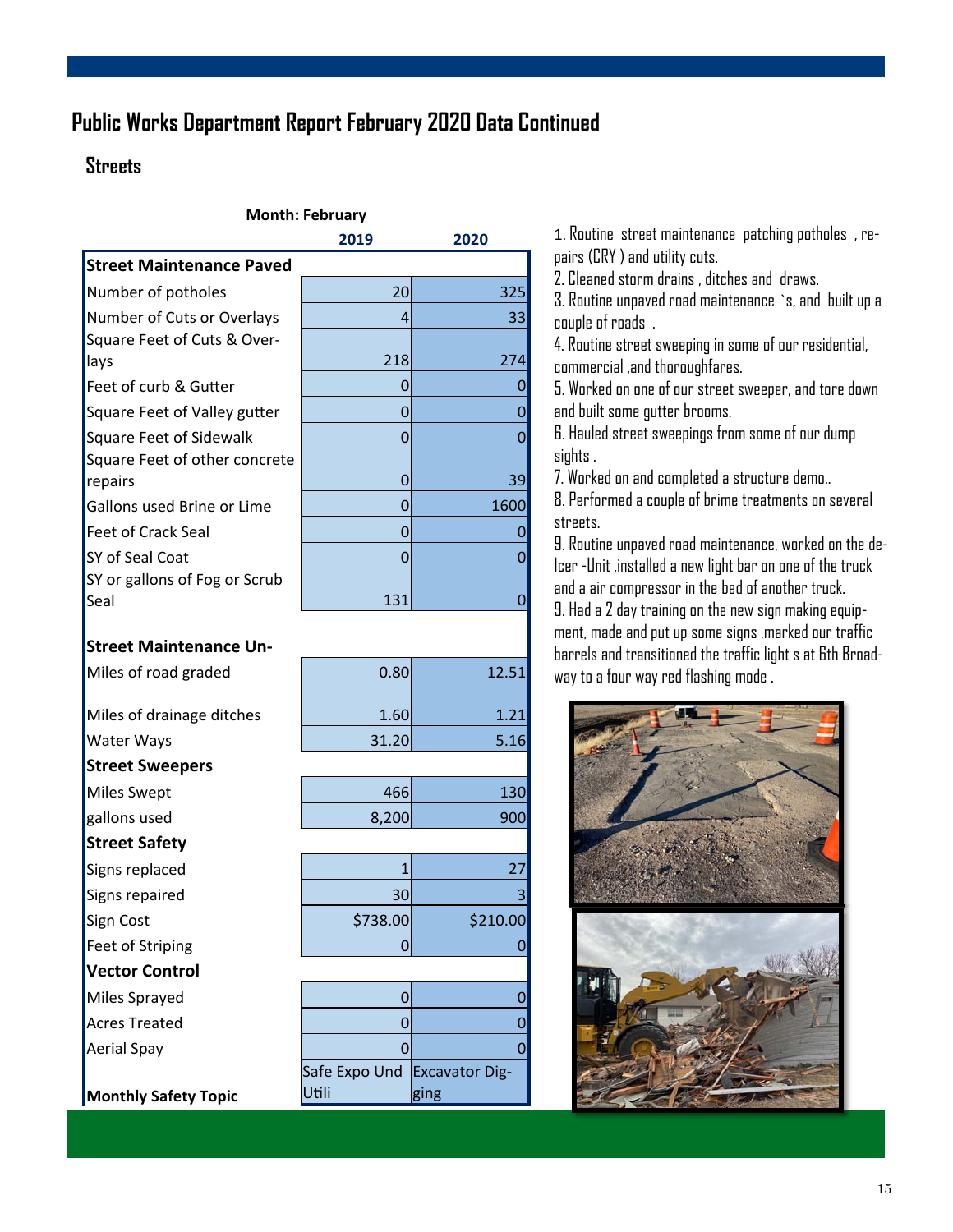### **Main Street Department Report February 2020**



Main Street Board President, Ranada Jack was named Woman of the Year at the Chamber of Commerce Banquet on Thursday, February 27th



The Street Department finished transitioning the traffic lights on Broadway between  $6<sup>th</sup>$  street and  $8<sup>th</sup>$  street. Permanent stop signs will be installed as part of the Downtown Streetscape Plan.





The Water Distribution Department began work in preparation for the Downtown Streetscape Plan. Staff closed off the two-inch line on the east side of the street and diverted the water to the eight-inch line on the west side of the street. Work began at the corner of Broadway and  $8$ th Street and will continue down to  $6<sup>th</sup>$  street.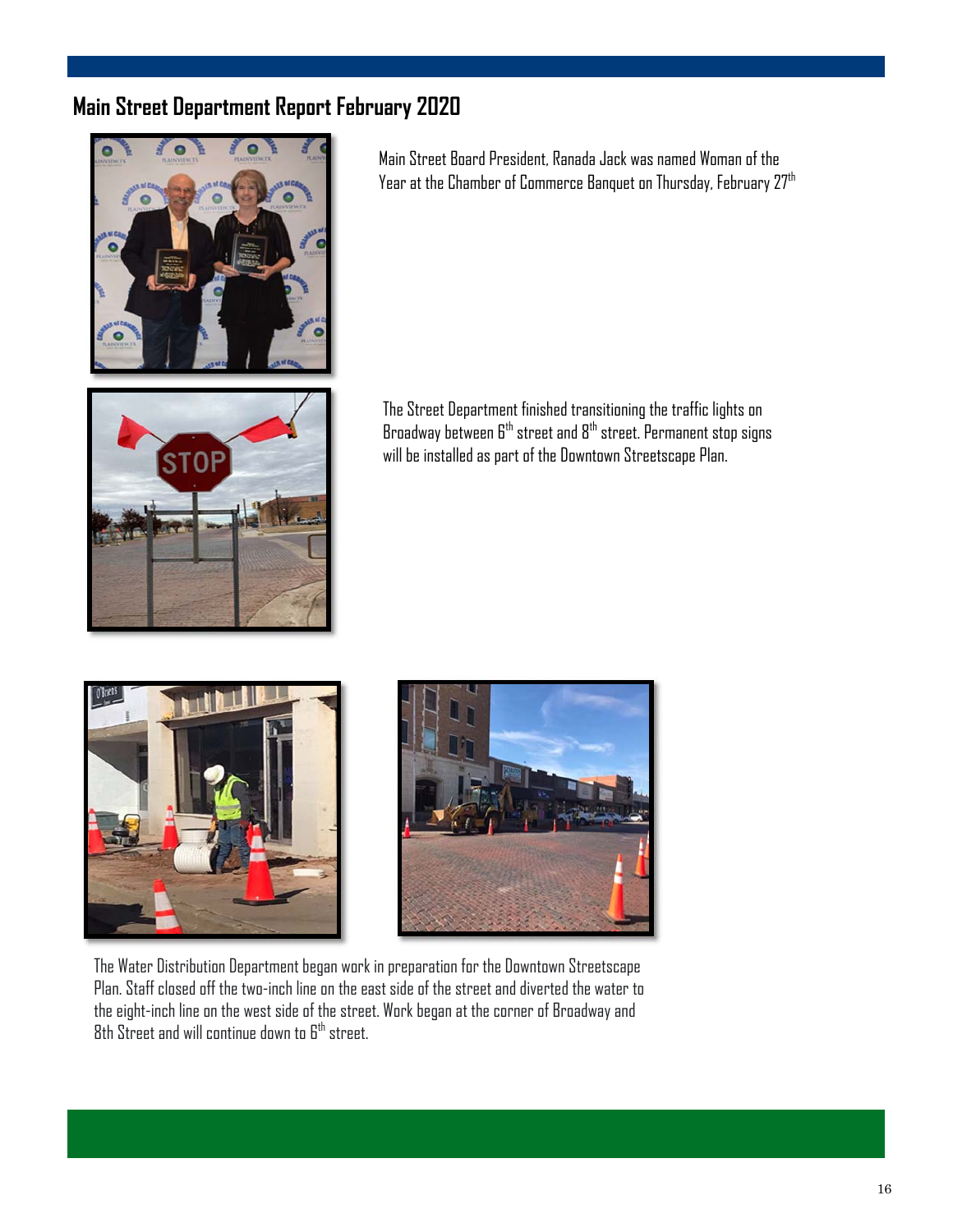### **Fair Theatre Department Report February 2020**



February  $8^{th}$  was the Downtown Association's  $2^{nd}$  Saturday event. The Fair Theatre was the business sponsor of the month and hosted a Wine Walk and Carriage Rides. Hundreds of individuals visited downtown and enjoyed the warm weather while walking to participating businesses or taking a carriage ride around downtown.





The Fair Theatre hosted the Southern Soul Blues Love Concert on February 1st. Over 150 people were in attendance.



Central Plains Center held their annual meeting at the Fair Theatre on February 13<sup>th</sup>. At the meeting, several employees were recognized for their outstanding service to Central Plains.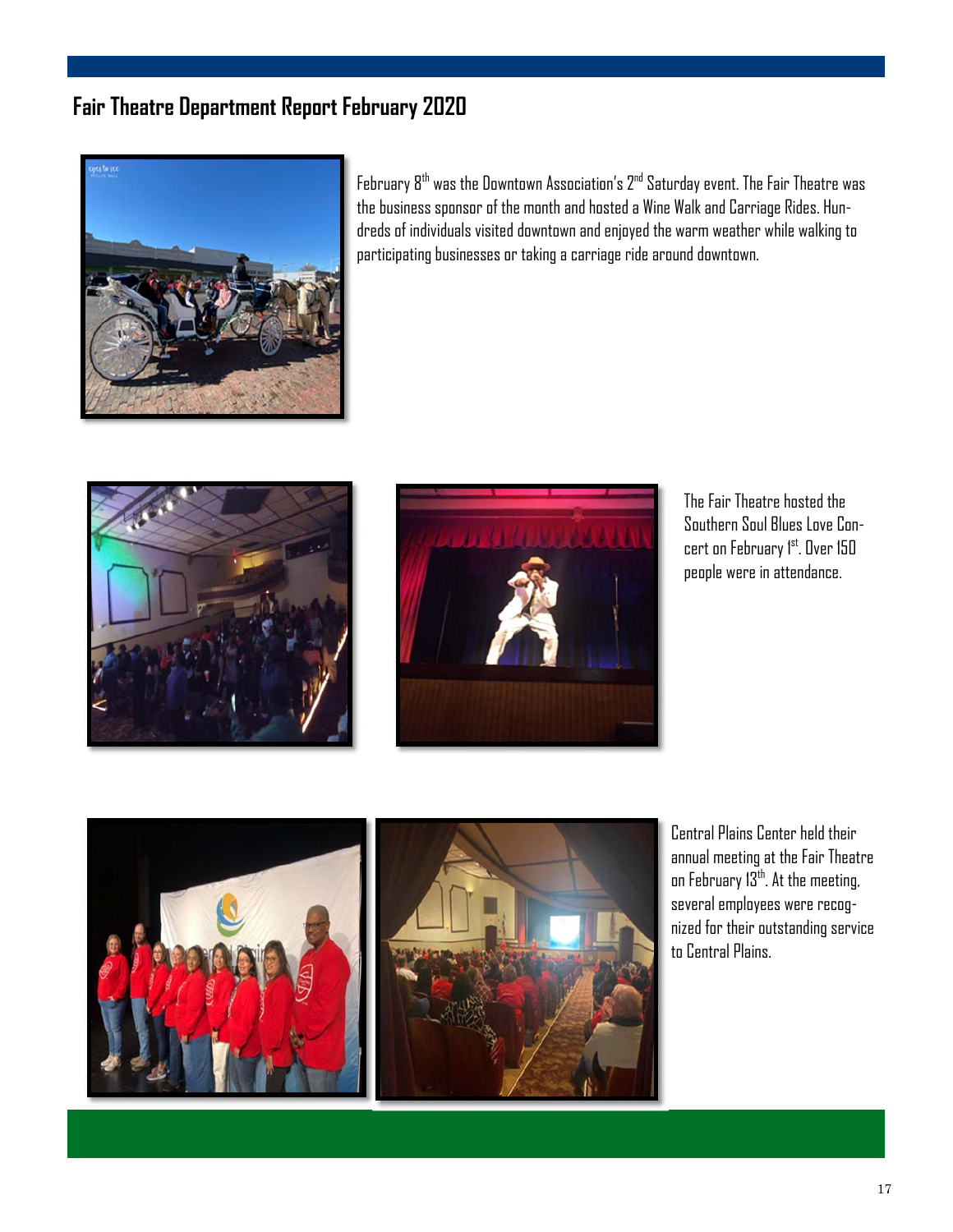### **Fair Theatre Department Report February 2020**



The Texas Plains Trail Board met at the Fair Theater on February 20<sup>th</sup> and made plans for their upcoming year. The organization has a new director - Allison Kendrick and we are excited to see all that you do for the Trail Region. Pictured: Vicki Hamelen, President/Texas Plain Trail, Tori Huddleston and Melinda Brown, City of Plainview and Allsion Kendrick, Director/Texas Plains Trail.

**Approximately 600 people visited the Fair Theatre in the month of February.**